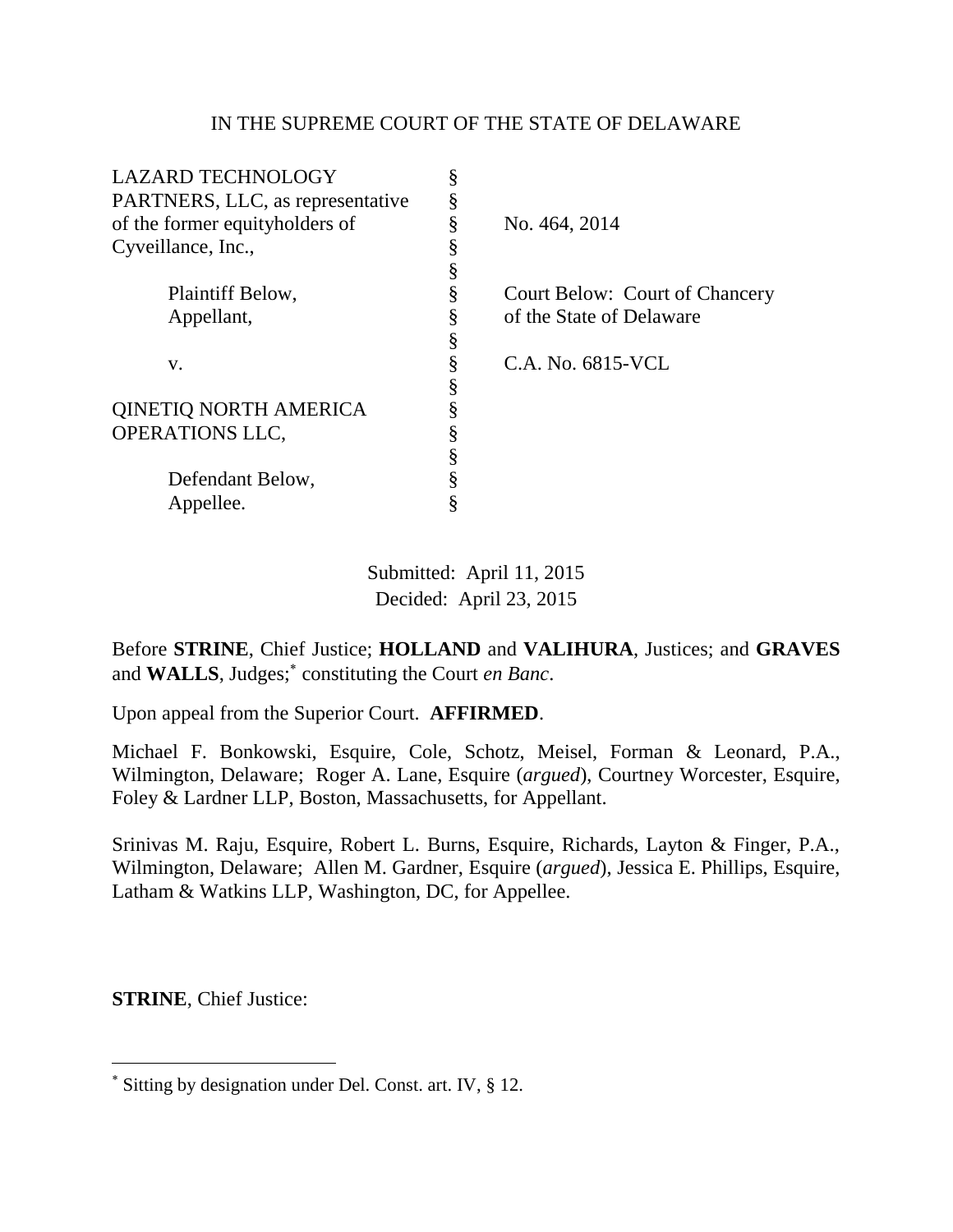This is an appeal in an earn-out dispute arising from a merger. The appellant represents former stockholders of Cyveillance, Inc., a cyber technology company (the "company"), whom we refer to as the "seller" for the sake of clarity. The appellee (the "buyer") paid \$40 million up-front to the company and promised to pay up to another \$40 million if the company"s revenues reached a certain level. Section 5.4 of the merger agreement prohibited the buyer from "tak[ing] any action to divert or defer [revenue] with the intent of reducing or limiting the Earn-Out Payment."<sup>1</sup> When the earn-out period ended, the revenues had not reached the level required to generate an earn-out.

The seller filed suit in the Court of Chancery, arguing that the buyer breached Section 5.4 of the merger agreement. The seller also argued that the buyer violated the merger agreement's implied covenant of good faith and fair dealing by failing to take certain actions that the seller contended would have resulted in the achievement of revenue sufficient to generate an earn-out.

After a trial, extensive briefing, and post-trial oral argument, the Court of Chancery issued a bench decision reviewing the factual circumstances the seller alleged amounted to a breach of Section 5.4 of the merger agreement and the implied covenant.<sup>2</sup> In that decision, the Court of Chancery found that the merger agreement meant what it said, which is that in order for the buyer to breach Section 5.4, it had to have acted with the "intent of reducing or limiting the Earn-out Payment."<sup>3</sup> After reviewing each of the

 $1$  App. to Opening Br. at 801 (Merger Agreement § 5.4).

 $2 \text{ Ex. A to Opening Br. }$  [hereinafter "Bench Opinion"].

 $3$  App. to Opening Br. at 801 (Merger Agreement § 5.4).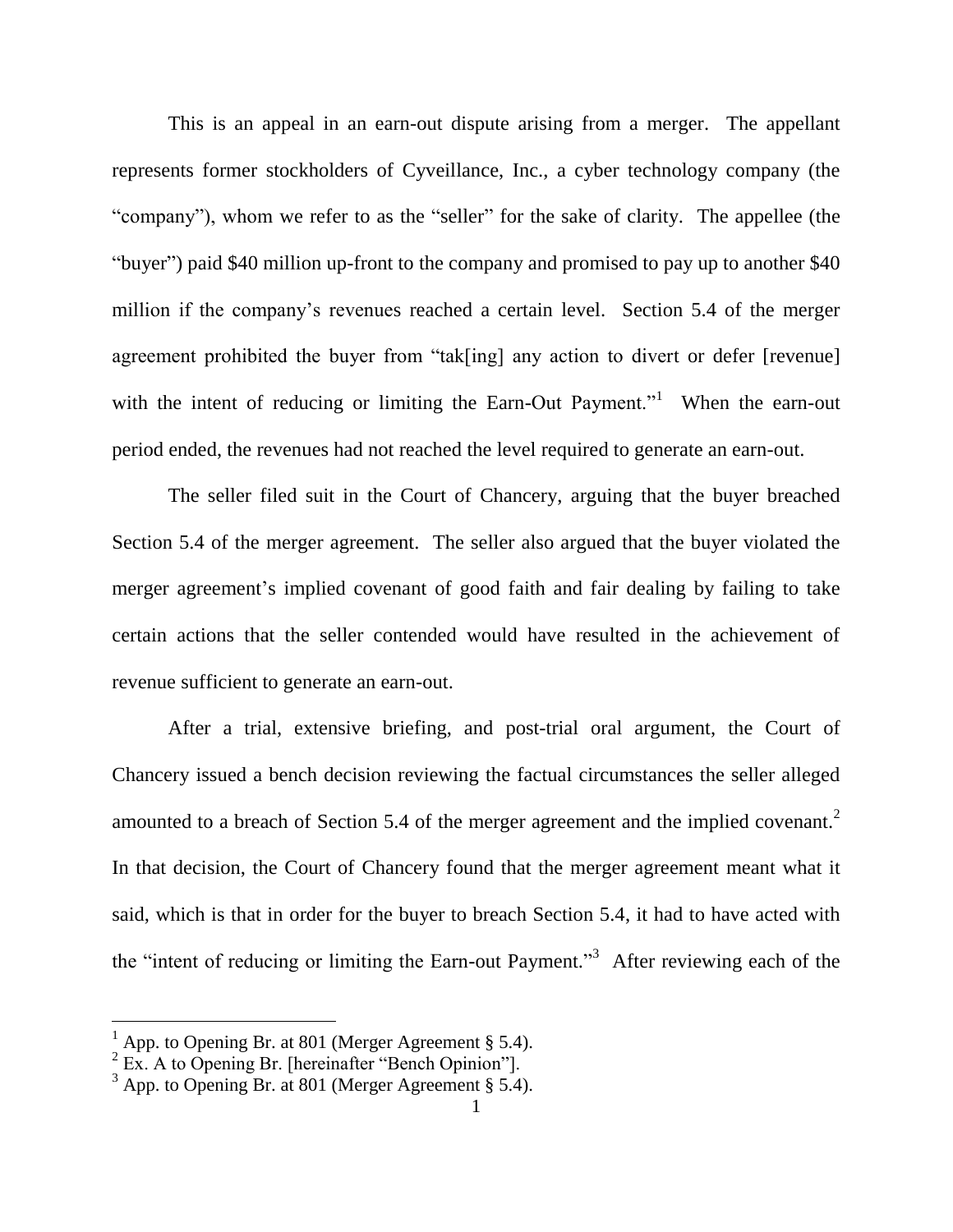seller's theories as to how the buyer had acted with the requisite intent, the Court of Chancery found that the seller had not proven that any business decision of the buyer was motivated by a desire to avoid an earn-out payment. 4

Likewise, the Court of Chancery rejected the seller's implied covenant claim. The Court of Chancery held that the merger agreement was complex and required a number of actions, including actions that would occur post-closing.<sup>5</sup> It thus found that the merger agreement's express terms were supplemented by an implied covenant. But as to whether conduct not prohibited under the contract was precluded because it might result in a reduced or no earn-out payment, the Court of Chancery held that, consistent with the language of Section 5.4, the buyer had a duty to refrain from that conduct only if it was taken with the intent to reduce or avoid an earn-out altogether.<sup>6</sup>

On appeal, the seller argues that the Court of Chancery misinterpreted the merger agreement in both respects, and also that its factual conclusions warrant no deference because they were made in a succinct bench ruling. As to the first argument, the seller argues that the Court of Chancery erred because it should have recognized that Section 5.4 precluded any conduct by the buyer that it knew would have the effect of compromising the seller"s ability to receive an earn-out. It also claims that the Court of Chancery erred when it held that the implied covenant must be read consistently with Section 5.4 because the specific standard in that contractual term reflected the parties'

<sup>4</sup> Bench Opinion at 63. 5 *Id.* at 78.

<sup>6</sup> *Id.* at 79.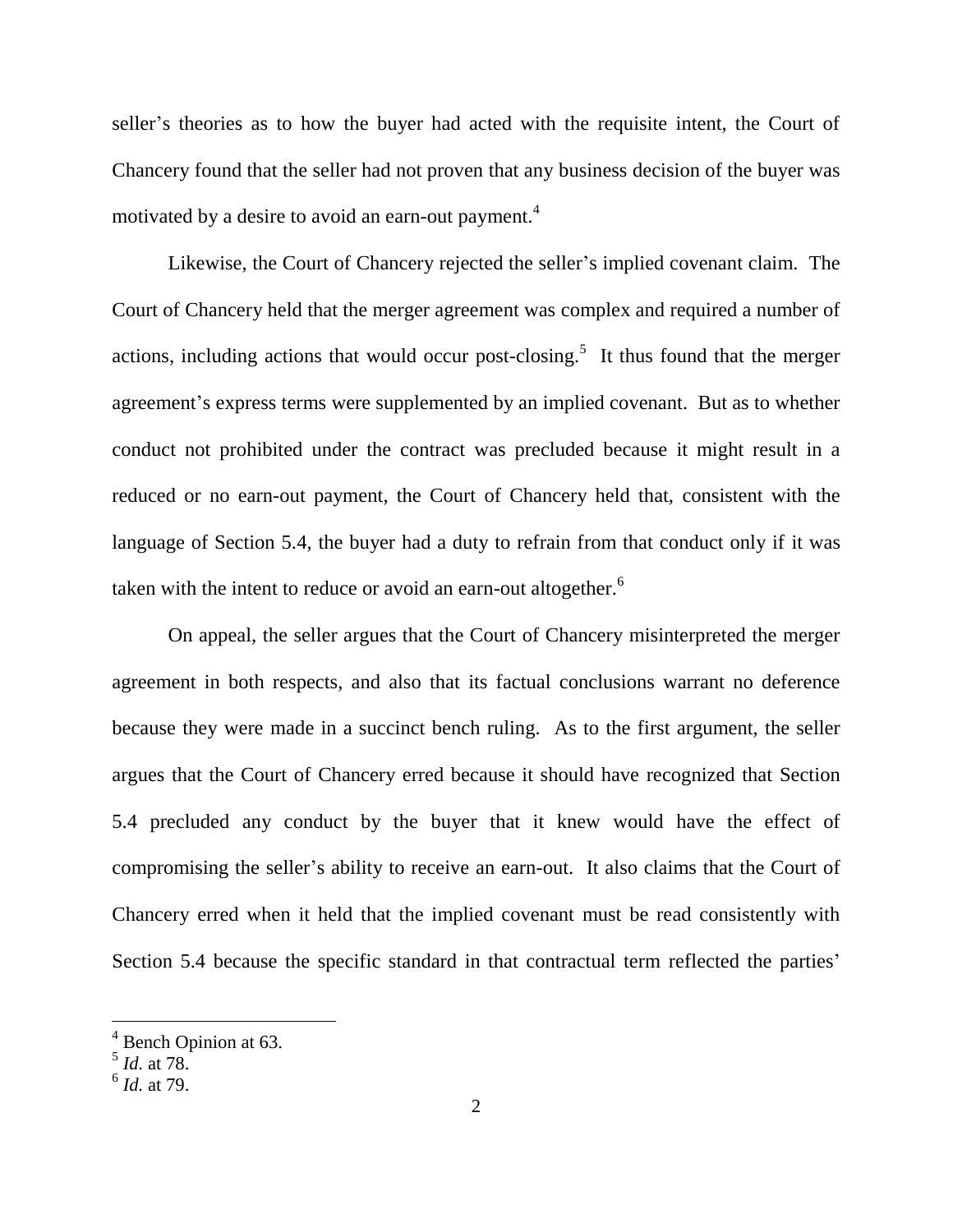agreement about how the seller would be protected from post-closing conduct that could jeopardize an earn-out payment.

The seller's arguments are without merit. The Court of Chancery acted properly in giving Section 5.4 its plain meaning.<sup>7</sup> By its unambiguous terms, that term only limited the buyer from taking action intended to reduce or limit an earn-out payment. Intent is a well-understood concept that the Court of Chancery properly applied. $8$  The seller seeks to avoid its own contractual bargain by claiming that Section 5.4 used a knowledge standard, preventing the buyer from taking actions simply because it knew those actions would reduce the likelihood that an earn-out would be due. As Section 5.4 is written, it only barred the buyer from taking action specifically motivated by a desire to avoid the earn-out.<sup>9</sup> Contrary to the seller's argument, the Court of Chancery never said

<sup>8</sup> "Intent" is most often defined and analyzed in the criminal law context. "[T]he modern [criminal law] approach is to define separately the mental states of knowledge and intent ([which is] sometimes referred to as purpose)." Wayne R. LaFave, 1 Subst. Crim. L. § 5.2 (2d ed. 2014). Most modern codes, including the Model Penal Code, "provide<sup>[]</sup> that one acts 'purposely' when 'it is his conscious object . . . to cause [] a result."" *Id.* (quoting Model Penal Code § [2.02\(2\)\(a\)\(i\)\)](https://a.next.westlaw.com/Link/Document/FullText?findType=L&pubNum=1002069&cite=ULPNCOS2.02&originatingDoc=Ifdcf3ef50a9a11da9f6b9cbacef13d00&refType=LQ&originationContext=document&transitionType=DocumentItem&contextData=(sc.Search)); s*ee also United States v. Falstaff Brewing Corp.*, 410 U.S. 526, 570 n.22 (1973) (noting that "the oldest rule of evidence" is "that a man is presumed to intend the natural and probable consequences of his acts") (Marshall, J., concurring); *Coverdale v. State*, 531 A.2d 1235 (Del. 1987) (Table) ("Intent is a design, resolve or determination with which persons act. Intent in the legal sense is purpose to use particular means to effect a certain result."); BLACK's LAW DICTIONARY (10th ed. 2014) ("[I]ntent is the mental resolution or determination to do [an act].").

<sup>7</sup> *Lorillard Tobacco Co. v. Am. Legacy Found.*, 903 A.2d 728, 739 (Del. 2006) ("When interpreting a contract, the role of a court is to effectuate the parties' intent. In doing so, we are constrained by a combination of the parties' words and the plain meaning of those words where no special meaning is intended."); CORBIN ON CONTRACTS § 32.3 (2003) ("The plain, common, or normal meaning of language will be given to the words of a contract . . . .").

<sup>9</sup> *See Cincinnati SMSA Ltd. P'ship v. Cincinnati Bell Cellular Sys. Co.*, 708 A.2d 989, 992 (Del. 1998) ("Delaware observes the well-established general principle that . . . it is not the proper role of a court to rewrite or supply omitted provisions to a written agreement."); *Rhone-Poulenc*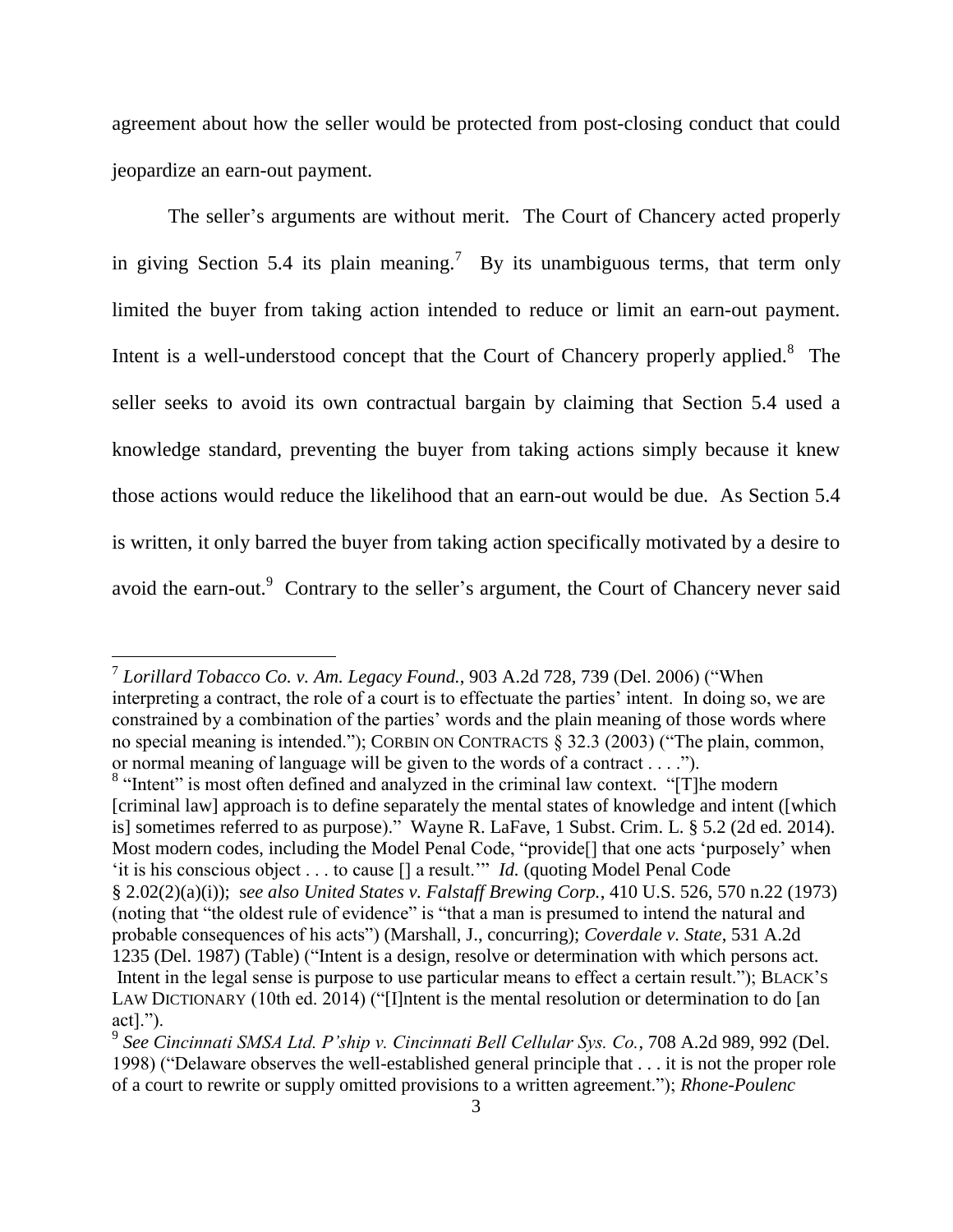that avoiding the earn-out had to the buyer's *sole* intent, but properly held that the buyer's action had to be motivated at least in part by that intention.<sup>10</sup>

Likewise, the seller's argument that it could rely on the implied covenant of good faith and fair dealing to avoid the burden to prove that the buyer intentionally violated Section 5.4 is without merit. Section 5.4 specifically addressed the requirements for an earn-out payment and left the buyer free to conduct its business post-closing in any way it chose so long as it did not act with the intent to reduce or limit the earn-out payment. And as the Court of Chancery found, "[the seller] attempted to negotiate for a range of additional affirmative post-closing obligations, but [the buyer] rejected all of them . . . . Instead of the various affirmative obligations, the agreement provided only that [the buyer] could not take action with the intent of reducing or undermining the earnout payment."<sup>11</sup> Accordingly, the Court of Chancery was very generous in assuming that the implied covenant of good faith and fair dealing operated at all as to decisions affecting

 $\overline{a}$ 

*Basic Chems. Co. v. Am. Motorists Ins. Co.*, 616 A.2d 1192, 1195-96 (Del. 1992) ("Clear and unambiguous language in [a contract] should be given its ordinary and usual meaning. Absent some ambiguity, Delaware courts will not destroy or twist policy language under the guise of construing it. [W]hen the language of a [contract] is clear and unequivocal, a party will be bound by its plain meaning because creating an ambiguity where none exists could, in effect, create a new contract with rights, liabilities and duties to which the parties had not assented.") (internal citations and quotations omitted).

 $10$  Bench Opinion at 62-63.

 $11$  Bench Opinion at 79. The affirmative post-closing covenants that the seller sought but did not obtain at the bargaining table included obligations to "act in good faith to maintain existing or greater levels of business, to preserve relationships of customers . . . and cause the Surviving Corporation to have adequate amounts of capital required to achieve the Earn-Out Payments[,] make reasonable commercial efforts to recruit and employ sufficient employees to achieve the Earn-Out Payments<sup>[1]</sup>, market and bid for new contracts consistent with past practice<sup>[1]</sup>, and [1] not divert any contracts or business opportunities from the Surviving Corporation to any other entity." App. to Opening Br. at 422 (Merger Agreement Redline Comparing Apr. 3 Draft with Apr. 11 Draft).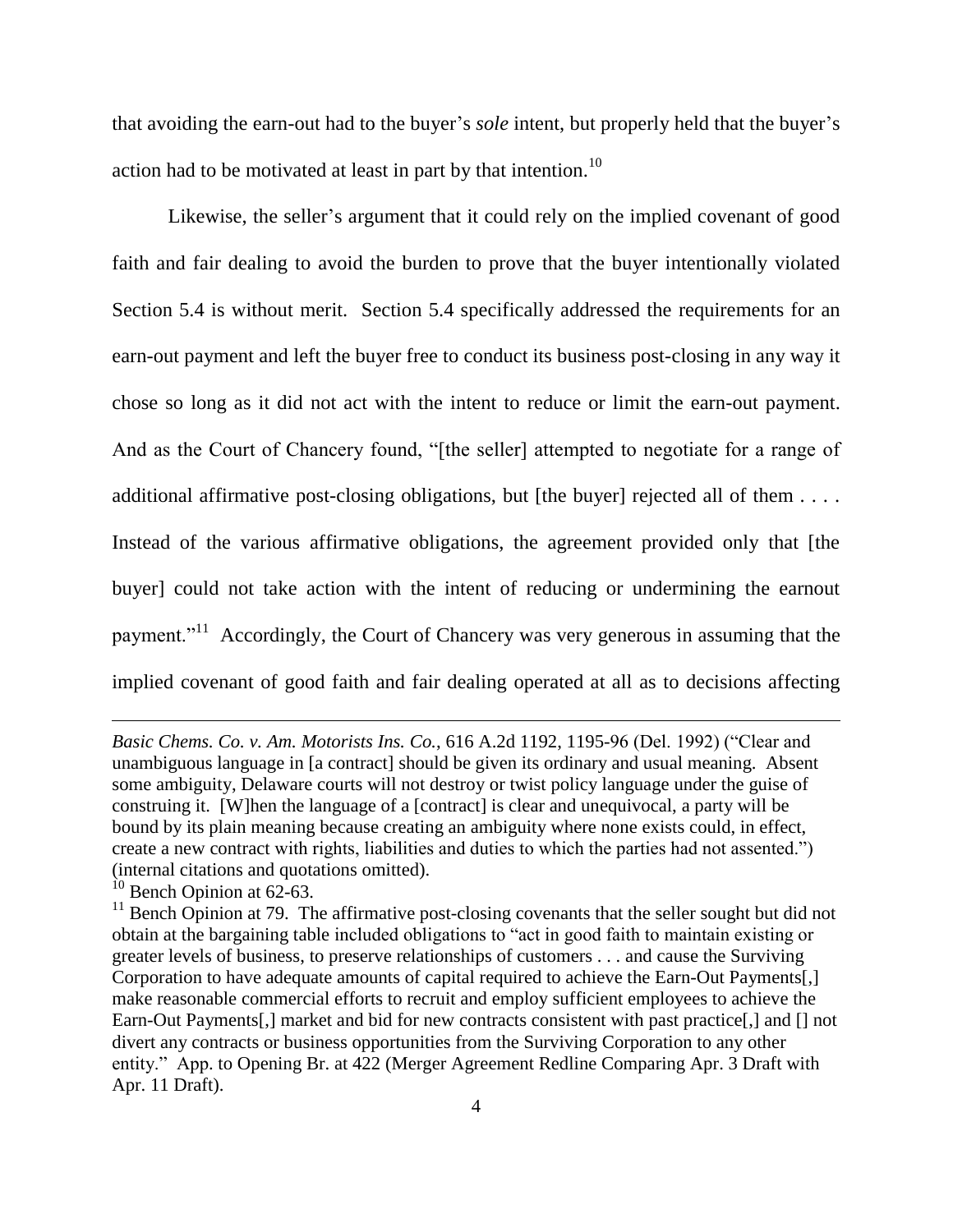the earn-out, given the specificity of the merger agreement on that subject, and the negotiating history that showed that the seller had sought objective standards for limiting the buyer's conduct but lost at the bargaining table.<sup>12</sup> Therefore, the Court of Chancery correctly concluded that the implied covenant did not inhibit the buyer's conduct unless the buyer acted with the intent to deprive the seller of an earn-out payment.<sup>13</sup>

Finally, we reject the seller's argument that the Court of Chancery's factual determinations should not be given deference because they were set forth in a bench

 $\overline{a}$ 

<sup>12</sup> *See Nemec v. Shrader*, 991 A.2d 1120, 1125 (Del. 2010) ("The implied covenant of good faith and fair dealing involves a cautious enterprise, inferring contractual terms to handle developments or contractual gaps that the asserting party pleads neither party anticipated. . . . When conducting this analysis, we must assess the parties' reasonable expectations at the time of contracting and not rewrite the contract to appease a party who later wishes to rewrite a contract he now believes to have been a bad deal. Parties have a right to enter into good and bad contracts, the law enforces both.") (internal quotations omitted); *Winshall v. Viacom Int'l, Inc.*, 55 A.3d 629, 636-37 (Del. Ch. 2011) ("[T]he implied covenant of good faith and fair dealing should not be applied to give plaintiffs contractual protections that they failed to secure for themselves at the bargaining table. . . . [T]he implied covenant is not a license to rewrite contractual language . . . . Rather, a party may only invoke the protections of the covenant when it is clear from the underlying contract that the contracting parties would have agreed to proscribe the act later complained of had they thought to negotiate with respect to that matter.") (internal citations and quotations omitted), *aff'd*, 76 A.3d 808 (Del. 2013); *Aspen Advisors LLC v. United Artists Theatre Co.*, 843 A.2d 697, 707 (Del. Ch. 2004) ("When, as is the case here, the relevant contracts expressly grant the plaintiffs certain rights, . . . the court cannot read the contracts as also including an implied covenant to grant the plaintiff additional unspecified rights . . . . To do so would be to grant the plaintiffs, by judicial fiat, contractual protections that they failed to secure for themselves at the bargaining table."); *Katz v. Oak Indus.*, 508 A.2d 873, 880 (Del. Ch. 1986) ("[T]he appropriate legal test [for an implied contractual obligation] is [whether] it [is] clear from what was expressly agreed upon that the parties who negotiated the express terms of the contract would have agreed to proscribe the act later complained of as a breach of the implied covenant of good faith—had they thought to negotiate with respect to that matter. If the answer to this question is yes, then . . . a court is justified in concluding that such act constitutes a breach of the implied covenant of good faith.").

 $13$  Because the seller cannot prevail even under the generous assumption the Court of Chancery used in assessing the seller's claim, we need not reach the buyer's well-reasoned argument that Section 5.4 addressed the full range of discretionary conduct relevant to the earn-out calculation, leaving no room for the implied covenant to operate at all.